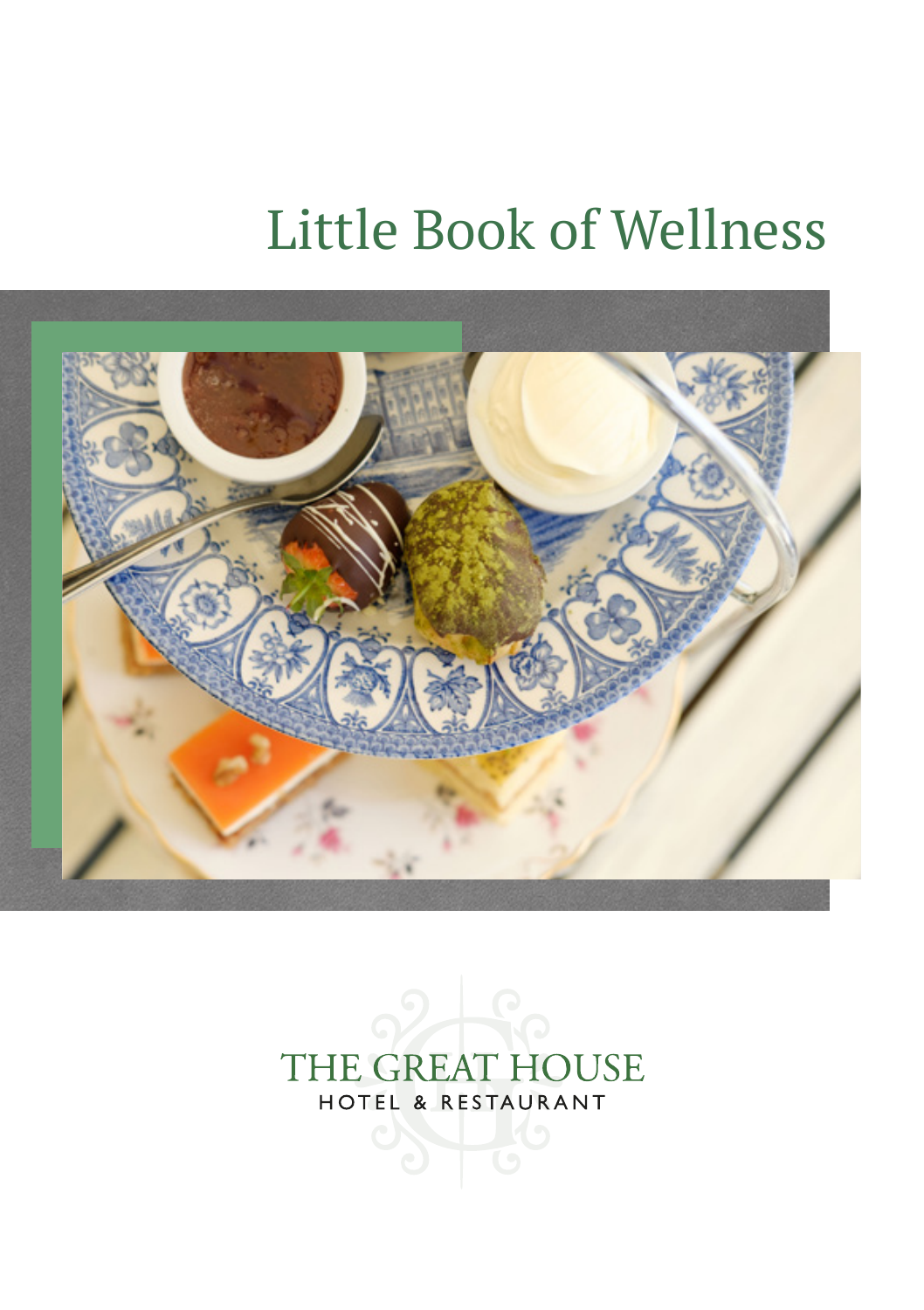## Little Book of Wellness

To help you through this strange time, we've put together a little guide filled with useful tips, ideas and tasks, which we hope will lift your mood and make you smile.

# Daily Self-care Checklist



Get some fresh air



Eat a nourishing meal Drink plenty of water



Chat to a family member or friend

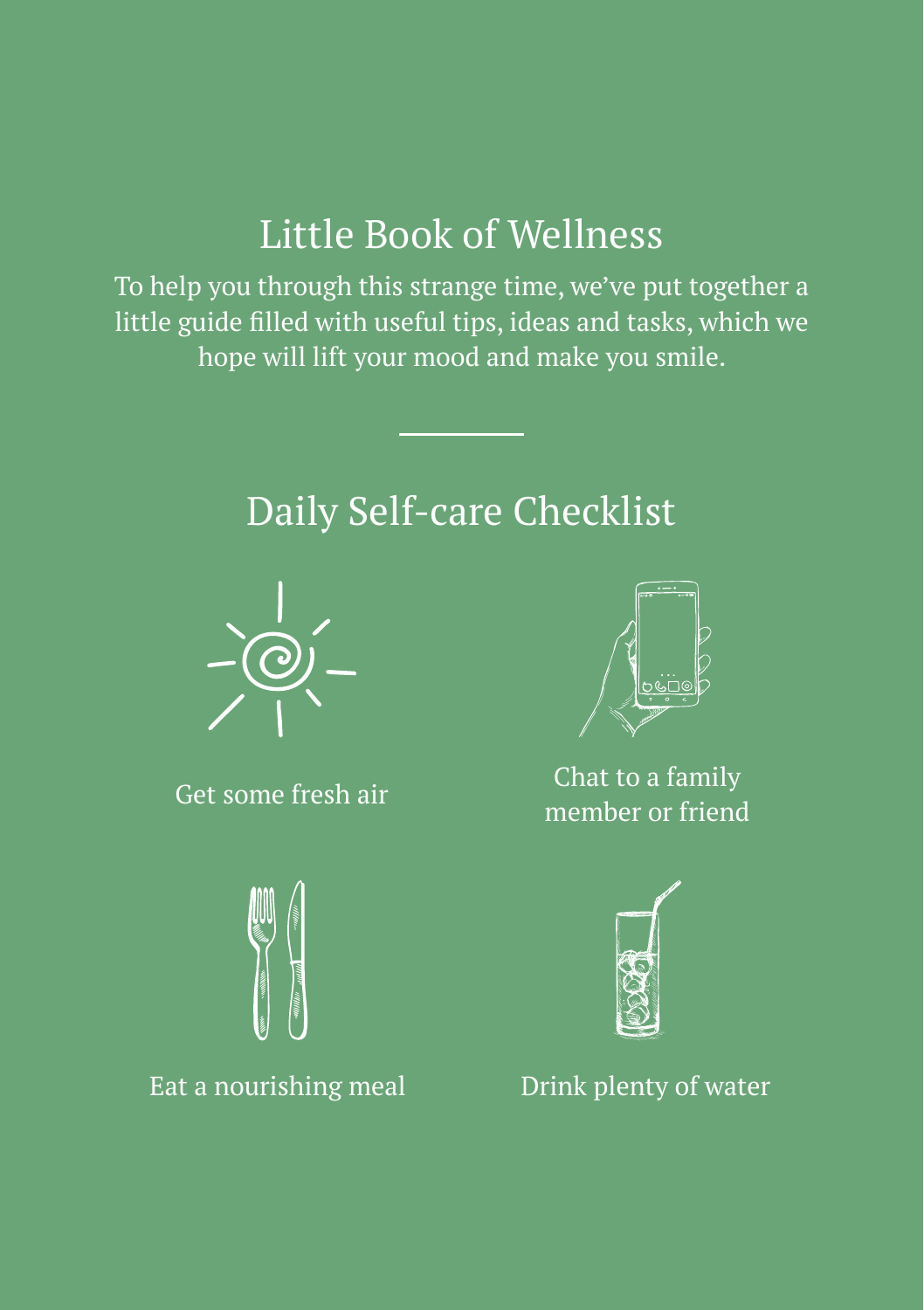# Wordsearch

| $\forall$   | R           | F                                                                                                                                                                                                                                                                                                                                                                                | E                                                                                     | $\top$                   | U          | S           | Q      | $\mathsf P$ | $\mathsf R$          |
|-------------|-------------|----------------------------------------------------------------------------------------------------------------------------------------------------------------------------------------------------------------------------------------------------------------------------------------------------------------------------------------------------------------------------------|---------------------------------------------------------------------------------------|--------------------------|------------|-------------|--------|-------------|----------------------|
| U           | C           | Χ                                                                                                                                                                                                                                                                                                                                                                                | L                                                                                     | $\hbox{N}$               | Ε          | C           | D      | W           | $\bigcap$            |
| Q           | C           | $\begin{array}{c} \rule{0pt}{2.5ex} \rule{0pt}{2.5ex} \rule{0pt}{2.5ex} \rule{0pt}{2.5ex} \rule{0pt}{2.5ex} \rule{0pt}{2.5ex} \rule{0pt}{2.5ex} \rule{0pt}{2.5ex} \rule{0pt}{2.5ex} \rule{0pt}{2.5ex} \rule{0pt}{2.5ex} \rule{0pt}{2.5ex} \rule{0pt}{2.5ex} \rule{0pt}{2.5ex} \rule{0pt}{2.5ex} \rule{0pt}{2.5ex} \rule{0pt}{2.5ex} \rule{0pt}{2.5ex} \rule{0pt}{2.5ex} \rule{0$ | $\hbox{N}$                                                                            | $\forall$                | G          | $\mathsf R$ | О      | C           | S                    |
| Ε           | E           | $\bigvee$                                                                                                                                                                                                                                                                                                                                                                        | S                                                                                     | $\top$                   | $\bigvee$  | U           | A      | W           | E                    |
| $\hbox{N}$  | Y           | $\bigcirc$                                                                                                                                                                                                                                                                                                                                                                       | $\mathsf{W}% _{T}=\mathsf{W}_{T}\!\left( a,b\right) ,\ \mathsf{W}_{T}=\mathsf{W}_{T}$ | $\hbox{N}$               | U          | $\bigcirc$  | G      | $\bigcup$   | Τ                    |
|             | $\hbox{N}$  | E                                                                                                                                                                                                                                                                                                                                                                                | $\bigvee$                                                                             | A                        | Н          | $\hbox{N}$  | U      | S           | Τ                    |
| $\mathsf S$ | $\top$      | S                                                                                                                                                                                                                                                                                                                                                                                | $\subset$                                                                             | $\mathsf R$              | L          | S           | E      | $\mathsf R$ | E                    |
|             | $\forall$   | C                                                                                                                                                                                                                                                                                                                                                                                | F                                                                                     | U                        | $\top$     | E           | $\top$ | $\mathbb M$ | $\mathsf S$          |
| U           | $\mathsf S$ | Q                                                                                                                                                                                                                                                                                                                                                                                | D                                                                                     | $\forall$                | D          | $\mathsf R$ | S      | $\mathbb M$ | $\mathord{\text{H}}$ |
| $\subset$   | Τ           | W                                                                                                                                                                                                                                                                                                                                                                                | B                                                                                     | $\top$                   | E          | $\bigcirc$  | G      | D           | Τ                    |
| $\mathsf S$ | E           | L                                                                                                                                                                                                                                                                                                                                                                                | G                                                                                     | S                        | Κ          | D           | R      | Y           | $\rfloor$            |
| $\top$      | E           | B                                                                                                                                                                                                                                                                                                                                                                                | $\mathsf S$                                                                           | E                        | $\hbox{N}$ | Ζ           | G      | $\mathsf P$ | D                    |
| Y           | W           | E                                                                                                                                                                                                                                                                                                                                                                                | Н                                                                                     | R                        | Н          | $\bigcirc$  | $\top$ | E           | L                    |
| $\bigvee$   | D           | $\bigcirc$                                                                                                                                                                                                                                                                                                                                                                       | $\bigcirc$                                                                            | F                        | Q          | D           | Ζ      | W           | Q                    |
| U           | B           | B                                                                                                                                                                                                                                                                                                                                                                                | R                                                                                     | $\bigg  \hspace{0.1 cm}$ | D          | G           | Ε      | $\hbox{N}$  | D                    |

| <b>BRIDGEND</b> | <b>HOTEL</b>      | <b>ROSETTE</b> |
|-----------------|-------------------|----------------|
| <b>CUISINE</b>  | <b>MENU</b>       | <b>SEASONS</b> |
| <b>DESSERT</b>  | <b>ORGANIC</b>    | <b>TABLE</b>   |
| <b>FLAVOURS</b> | <b>PRODUCE</b>    | <b>TASTE</b>   |
| <b>FOOD</b>     | <b>RESTAURANT</b> | <b>WALES</b>   |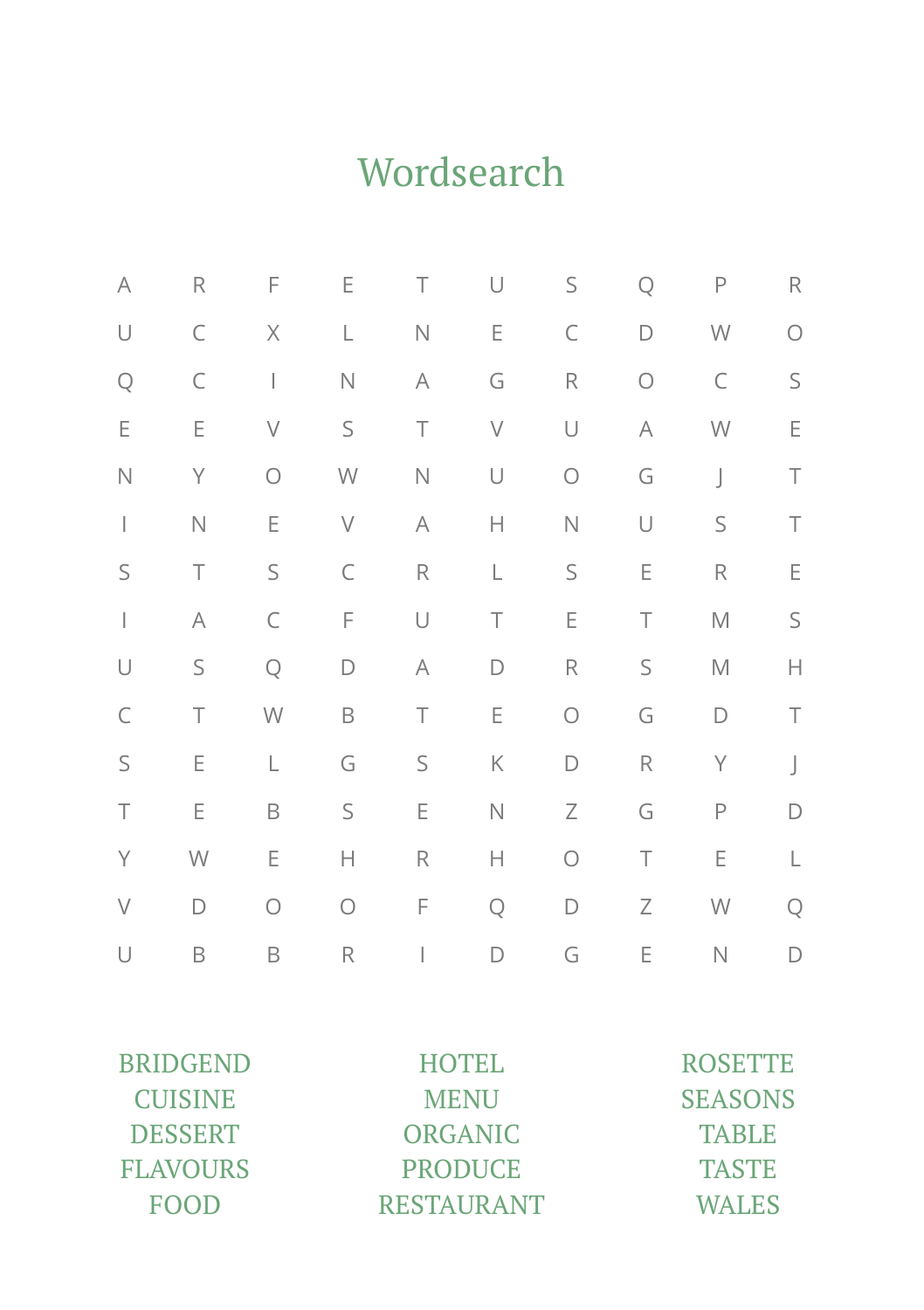#### Get Creative...

Try out some new recipes in the kitchen that you wouldn't normally have time for

Pick up that book that you've been meaning to read for ages.

Try a new hobby: knitting or yoga perhaps.

Plan for the future: make plans to look forward to, and if you're engaged (congratulations!) use this time to research venues and suppliers.

Start learning a new language.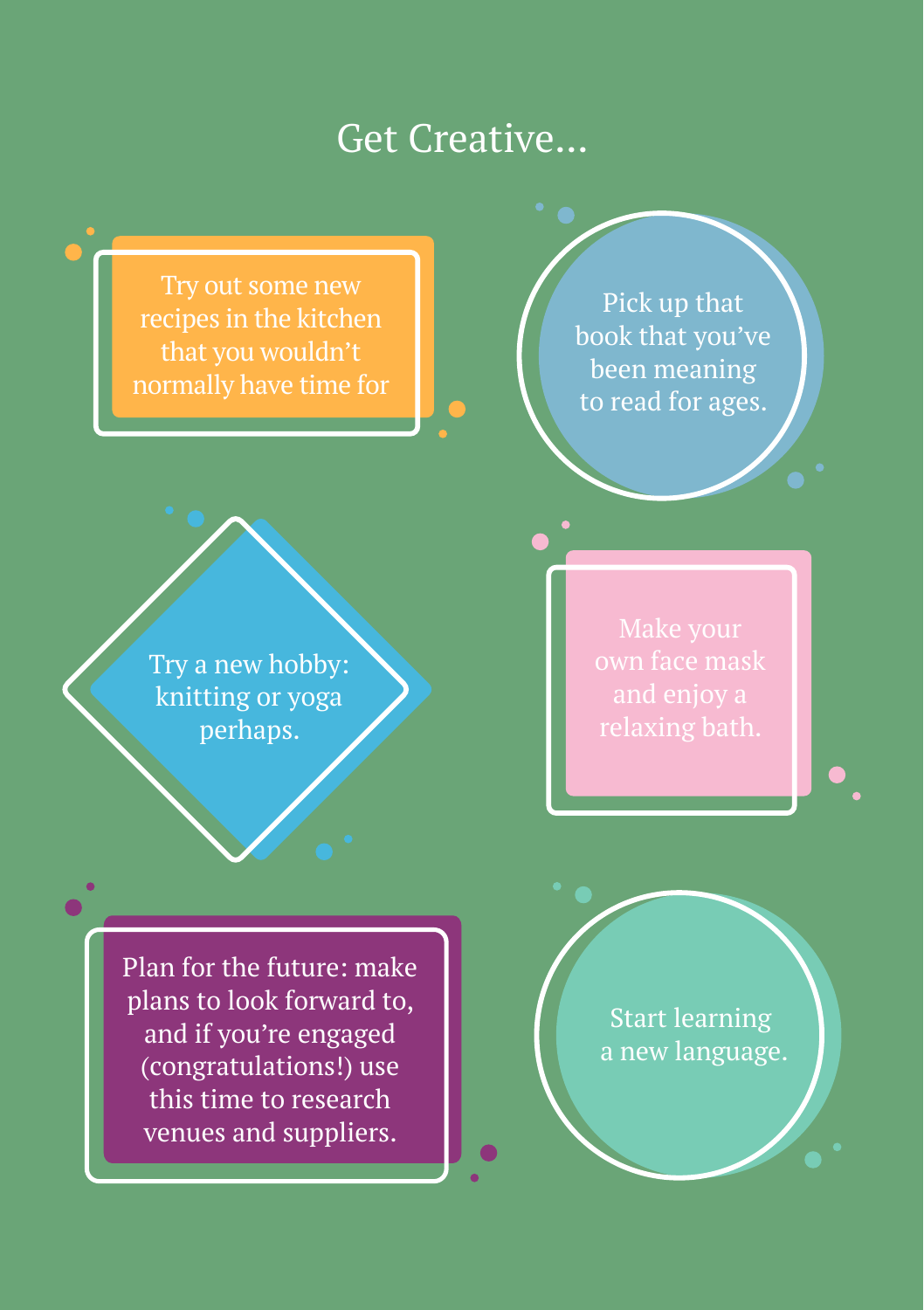## Colour Me In...